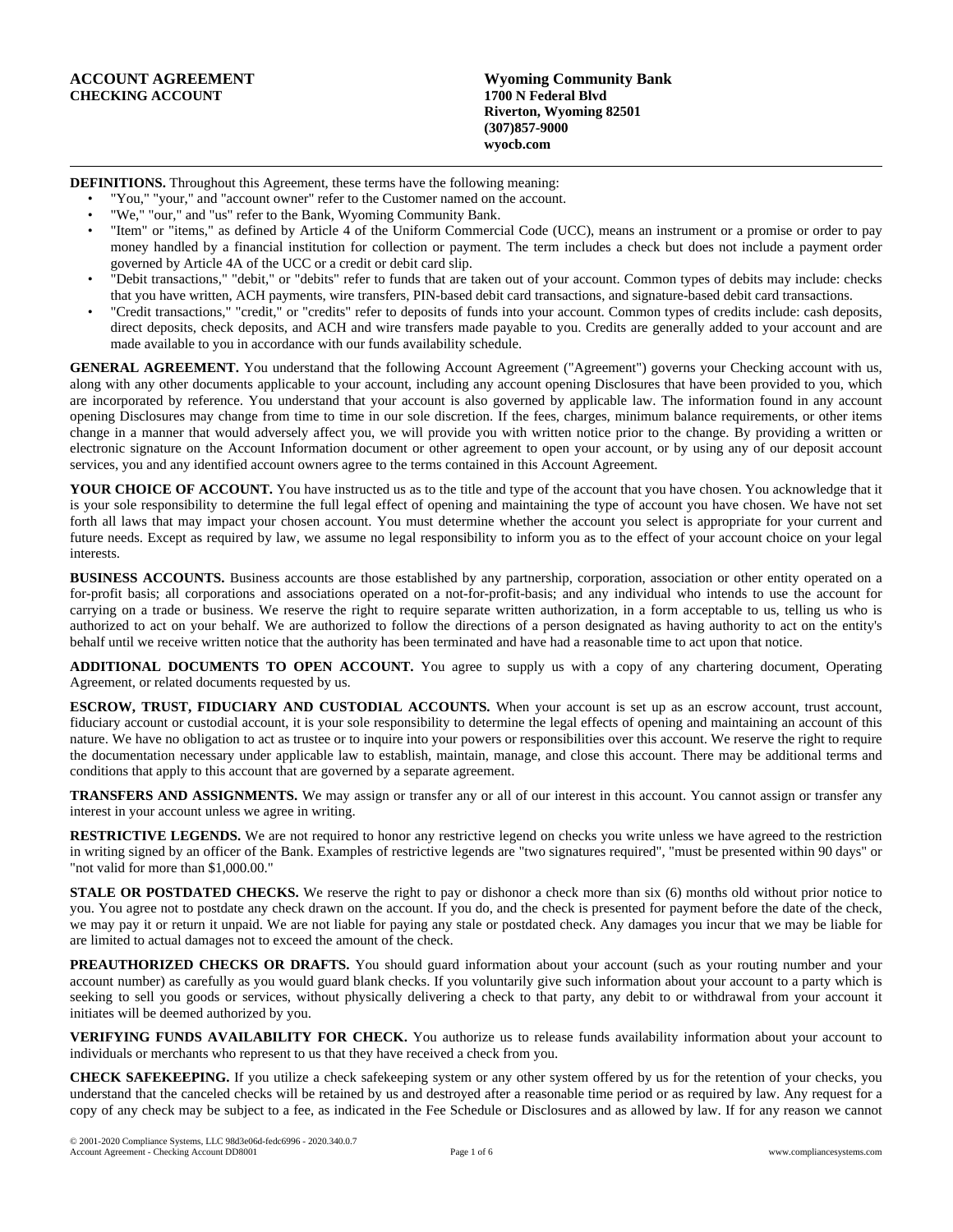provide you with a copy of a check, our liability will be limited to the lesser of the face amount of the check or the actual damages sustained by you.

**YOUR RESPONSIBILITY FOR BACK OF CHECK.** All negotiable paper ("checks") presented for deposit must be in a format that can be processed and we may refuse to accept any check that does not meet this requirement. All endorsements on the reverse side of any check deposited into your account must be placed on the left side of the check when looking at it from the front, and the endorsements must be placed so as not to go beyond an area located 1-½ inches from the left edge of the check when looking at it from the front. It is your responsibility to ensure that these requirements are met and you are responsible for any loss incurred by us for failure of an endorsement to meet this requirement.

**ELECTRONIC CHECKS AND ELECTRONICALLY-CREATED ITEMS.** Pursuant to Regulation CC, electronic checks may be treated the same as paper checks for check collection and processing purposes. See the Substitute Checks section for more information.

Electronically-created items ("ECI") are check-like items created in electronic form that never existed in paper form. For example, you set up automatic bill payments with us to pay your utility bill. From your account information, we create an ECI that is sent to your utility company for payment. An ECI cannot be used to create a substitute check since it never existed in paper form.

**SUBSTITUTE CHECKS.** To make check processing faster, federal law permits financial institutions to replace original checks with "substitute checks." These substitute checks are similar in size to the original checks with a slightly reduced image of the front and back of the original check. The front of a substitute check states: "This is a legal copy of your check. You can use it the same way you would use the original check." You may use a substitute check as proof of payment just like the original check. Some or all of the checks that you receive back from us may be substitute checks. An electronic check can be used to create a substitute check since the electronic image and electronic information was derived from its paper form.

**REMOTE DEPOSIT CAPTURE.** Remote deposit capture ("RDC") allows you to make deposits to your account from remote locations by electronically transmitting digital images of your original paper checks, which are drawn on or payable through United States financial institutions in United States dollars to us. We may then use the digital image to create an electronic check or substitute check for collection. If you use our RDC services, if applicable, we may require you to endorse the back of the paper check to indicate that it has been remotely deposited. For example, "for mobile deposit only" or "for mobile deposit at Wyoming Community Bank only."

**REMOTELY CREATED CHECKS.** A remotely created check, as defined in Regulation CC, means a check that is not created by the paying bank and that does not bear a signature applied, or purported to be applied, by the person on whose account the check is drawn. By having a deposit account with us, you certify that all remotely created checks deposited to your account(s) will be expressly and verifiably authorized by the payer. And we reserve the rights to refuse for deposit any such remotely created check if we have any reason to believe that the check is fraudulent in any manner and to obtain from you the payer's express, verifiable authorization for any such check.

**WITHDRAWALS.** Deposits will be available for withdrawal consistent with the terms of the Disclosures. Withdrawals may be subject to a service charge.

**DEPOSITS.** Deposits may be made in person, by mail, or in another form and manner as agreed by us in our sole discretion. We are not responsible for transactions mailed until we actually receive and record them. We may in our sole discretion refuse to accept particular instruments as a deposit to your account. Cash deposits are credited to your account according to this Agreement. Other items you deposit are handled by us according to our usual collection practices. If an item you deposit is returned unpaid, we will debit your account for the item and adjust any interest earned. You are liable to us for the amount of any check you deposit to your account that is returned unpaid and all costs and expenses related to the collection of all or part of such amount from you. Funds deposited to your account, excluding any Time Deposit accounts, are available in accordance with the Disclosures.

**COLLECTION OF DEPOSITED ITEMS.** In receiving items for deposit or collection, we act only as your agent and assume no responsibility beyond the exercise of ordinary care. All items are credited subject to final settlement in cash or credits. We shall have the right to forward items to correspondents including all Federal Reserve Banks, and we shall not be liable for default or neglect of said correspondents for loss in transit, nor shall any correspondent be liable except for its own negligence. You specifically authorize us or our correspondents to utilize Federal Reserve Banks to handle such items in accordance with provisions of Regulation J (12 CFR Part 210), as revised or amended from time to time by the Federal Reserve Board. In the event we are subject to local clearinghouse rules, you specifically authorize us to handle such items in accordance with the rules and regulations of the clearinghouse.

If we permit you to withdraw funds from your account before final settlement has been made for any deposited item, and final settlement is not made, we have the right to charge your account or obtain a refund from you. In addition, we may charge back any deposited item at any time before final settlement for whatever reason. We shall not be liable for any damages resulting from the exercise of these rights. Except as may be attributable to our lack of good faith or failure to exercise ordinary care, we will not be liable for dishonor resulting from any reversal of credit, return of deposited items or for any damages resulting from any of those actions.

**UNLAWFUL INTERNET GAMBLING.** Restricted transactions are prohibited from being processed through your account with us as required by the Unlawful Internet Gambling Enforcement Act of 2006 and Regulation GG. A restricted transaction is a transaction or transmittal involving any credit, funds, instrument, or proceeds in connection with the participation of another person in unlawful Internet gambling. You will notify us if your business practices regarding Internet gambling change in the future.

**STATEMENTS.** We will provide you with a periodic statement showing the account activity. The last address you supply us in writing will be deemed the proper address for mailing this statement to you. The account holder who receives this statement is the agent for his/her co-account holder(s) for purposes of receiving the statement and items. You must exercise reasonable care in reviewing your statement and reasonable promptness in notifying us of any discrepancies, such as alterations or forged or unauthorized signatures, even if by the same wrongdoer. Reasonable promptness will not exist if you fail to notify us within ACCOUNT STATEMENTS You are responsible for promptly examining © 2001-2020 Compliance Systems, LLC 98d3e06d-fedc6996 - 2020.340.0.7

Account Agreement - Checking Account DD8001 Page 2 of 6 www.compliancesystems.com

.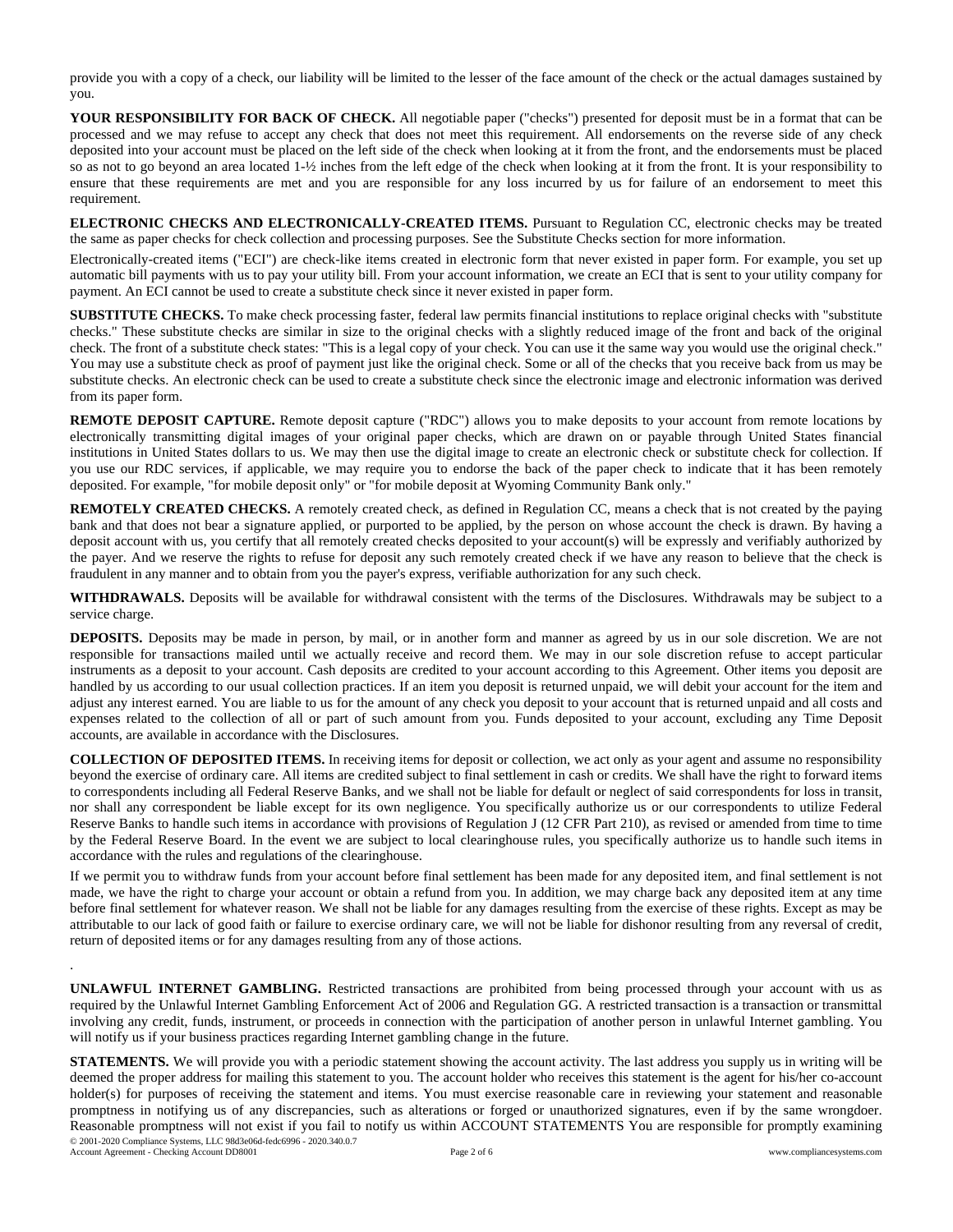your statement each statement period and reporting any irregularities to us. Each account statement will be considered to correctly reflect your transactions, such as deposits, withdrawals, credits, refunds, imposition of fees, interest or dividends, and other additions and subtractions to your account, unless you notify us in writing within certain time limits after the statement that incorrectly reflects your transactions is made to available to you. We will not be liable for any check that is altered or any signature that is forged unless you notify us within Thirty (30) calendar days after the statement and the altered or forged item(s) are made available.Also, we will not be liable for any subsequent items paid, in good faith, containing an unauthorized signature or alteration by the same wrongdoer unless you notify us in writing within Ten (10) calendar days after the statement and first altered or forged items were made available. You must report any other account problem including encoding errors, and errors involving additions or subtractions (debits and credits) not other wise covered herein, including electronic transactions not covered by the Electronic Funds Transfer Act, within sixty (60) calendar days after we mail or otherwise make the statement available to you. If you fail to notify us of any discrepancies, with reasonable promptness, your right to assert such discrepancies will be barred or limited to the extent permitted by law. Additionally, you agree that we will not be liable for discrepancies reported to us after one year after we mail or otherwise make the statement or items available to you, even if we failed to exercise ordinary care. If you do not receive a statement from us because you have failed to claim it or have supplied us with an incorrect address, we may stop sending your statements until you specifically make written request that we resume sending your statements and you supply us with a proper address.

**ACH AND WIRE TRANSFERS.** This Agreement is subject to Article 4A of the Uniform Commercial Code - Funds Transfers as adopted in the state of Wyoming. If you send or receive a wire transfer, you agree that Fedwire® Funds Service may be used. Federal Reserve Board Regulation J is the law that covers transactions made over Fedwire® Funds Service. When you originate a funds transfer for which Fedwire® Funds Service is used, and you identify by name and number a beneficiary financial institution, an intermediary financial institution or a beneficiary, we and every receiving or beneficiary institution may rely on the identifying number to make payment. We may rely on the number even if it identifies a financial institution, person or account other than the one named.

If you are a party to an Automated Clearing House ("ACH") entry, you agree that we may transmit an entry through the ACH, and you agree to be bound by the National Automated Clearing House Association ("NACHA") Operating Rules and Guidelines, the rules of any local ACH, and the rules of any other systems through which the entry is made.

**PROVISIONAL PAYMENT.** Credit we give you is provisional until we receive final settlement for that entry. If we do not receive final settlement, you agree that we are entitled to a refund of the amount credited to you in connection with the entry, and the party making payment to you via such entry (i.e., the originator of the entry) shall not be deemed to have paid you in the amount of such entry.

**INTERNATIONAL ACH TRANSACTIONS.** If your transaction originates from a financial agency that is outside of the territorial jurisdiction of the United States, it may be subject to additional review for compliance with the rules of the Office of Foreign Assets Control (OFAC). If additional review is required, the International ACH transaction will not be available to you until it passes final verification.

**NOTICE OF RECEIPT.** We will not provide you with notice of our receipt of the order, unless we are so requested by the transfer originator in the order. However, we will continue to notify you of the receipt of payments in the periodic statements we provide to you.

**CHOICE OF LAW.** We may accept on your behalf payments to your account which have been transmitted, that are not subject to the Electronic Fund Transfer Act, and your rights and obligations with respect to such payments shall be construed in accordance with and governed by the laws of the state where we are located.

## **STOP PAYMENTS.**

**STOP PAYMENT ON CHECKS.** You may stop payment on a check drawn against your account by a record or written order or other confirmation as allowed by us, provided that we receive the Stop Payment Order in a time and manner that gives us a reasonable opportunity to act on it. The Stop Payment Order must describe the check or account with reasonable certainty. Oral requests for a Stop Payment Order are binding on us for 14 calendar days only and must be confirmed by you in a record or writing within that period. If the record or written confirmation is not received as specified, we will no longer be bound by your request. Upon receipt of confirmation in a record or writing, a Stop Payment Order on a check remains in effect for six months or until we receive a record or writing revoking the Stop Payment Order, whichever occurs first. If the check on which a Stop Payment Order has been placed has not cleared or been returned to you by the payee, you may renew the Stop Payment Order for an additional six months by providing a request to us in a record or writing within the time period the Stop Payment Order is in effect. You understand that we may accept the Stop Payment Order request from any of the authorized signers of the account regardless of who signed the check.

We have a daily cutoff time by which we must receive any knowledge, notice, Stop Payment Order, set-off or legal process affecting our right or duty to pay a check. That cutoff time is one hour after the opening of your branch's banking day, following the banking day on which your branch received the check.

**STOP PAYMENT ON ACH DEBITS.** A Stop Payment Order may be placed on either a one-time debit transfer or on a multiple debit entry transfer. If you request a Stop Payment Order on an Electronic Check Conversion or other one-time debit transfer, we must receive the request, orally or in a record or writing, in a period of time that provides us a reasonable opportunity to act on it prior to acting on the debit entry, otherwise the Stop Payment Order shall be of no effect. If you requested a stop payment on a multiple debit entry transfer, we must receive the Stop Payment Order, orally or in a record or writing, at least three business days before a scheduled multiple debit entry. Oral stop payment orders are binding on us for 14 calendar days only and must be confirmed by you in a record or writing within that period. A Stop Payment Order on an ACH debit remains in effect until the earlier of 1) your withdrawal of the Stop Payment Order, 2) the return of the debit entry, or 3) six months from the date of the Stop Payment Order, unless you renew the Stop Payment Order. You may renew the Stop Payment Order for an additional six months to prevent the transfer from being paid by providing a request to us within the time period the Stop Payment Order is in effect. When a stop is placed on a multiple debit entry transfer, we may require your confirmation in a record or writing stating that you have canceled your authorization for the transfer with the payee (a Stop Payment Order does not revoke authorization).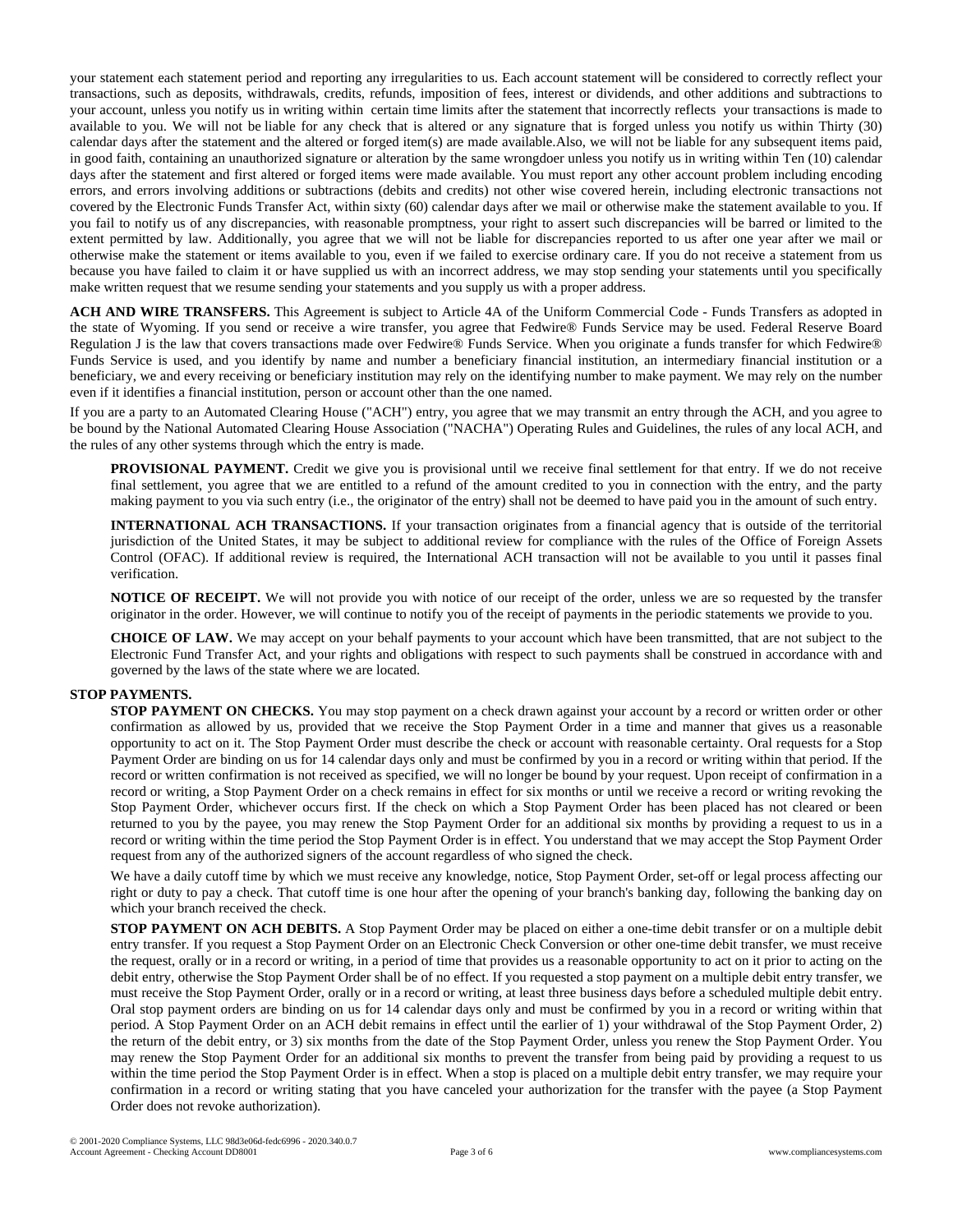The Stop Payment Order shall be governed by the provision of the Uniform Commercial Code 4A in effect in the state in which we are located, *NACHA Operating Rules*, and any applicable state law.

You will be charged a fee every time you request a Stop Payment Order, and for each Stop Payment Order renewal you make. A release of the Stop Payment Order may be made by the person who initiated the stop payment request or any of the authorized signers on the account. Our acceptance of a stop payment request does not constitute a representation by us that the item has not already been paid or that we have had a reasonable opportunity to act on the request.

**DEATH OR INCOMPETENCY.** Neither the death nor the legal adjudication of incompetence of any individual authorized to act on your behalf revokes our authority to accept, pay, or collect items until we know of the fact of death or of an adjudication of incompetence and have a reasonable opportunity to act on it. To the extent permitted by law, even with knowledge, we may for 10 days after the date of death, pay checks drawn on or before the date of death unless ordered to stop payment by a person claiming an interest in the account.

## **NON-SUFFICIENT FUNDS AND OVERDRAFTS - AVAILABLE BALANCE**.

**HOW WE DECIDE TO PAY AN ITEM OR DEBIT.** We use an available balance method to determine if there are sufficient funds in your account to pay an item or debit transaction. The available balance reflects deposits and transactions that have been posted to your account, such as checks you have written, and transactions that have been authorized but not yet posted to your account, including deposit holds and holds on debit card transactions that have been authorized but not yet posted (i.e., preauthorization holds). These pending transactions and holds reduce your available balance. For example, you have \$100 in your account and a pending transaction of \$30. Your available balance is \$70 because the pending \$30 transaction reduces your available account balance.

**HOW WE ASSESS FEES.** If there are insufficient funds to pay a debit transaction or item based on your available balance, we may either: 1) return the debit or item or 2) pay the debit or item at our discretion. We may charge you fees if we return the debit or item or pay the debit or item on your behalf.

**RETURN ITEM FOR NON-SUFFICIENT FUNDS.** If we do not pay the debit transaction or item on your behalf and return the debit or item, we may charge you non-sufficient funds fees. Pursuant to NACHA Operating Rules and Guidelines and other applicable laws, a debit or item may be presented for payment more than one time. We may charge you non-sufficient funds fees for each resubmission of a debit or re-presentation of an item, which means you may incur multiple non-sufficient funds fees if a debit or item is returned more than one time. For example, you write a check from your account with us. The check is returned for non-sufficient funds, and we may charge you non-sufficient funds fees. The same check is then re-presented to us for payment, and the check is returned again for non-sufficient funds. We may charge you non-sufficient funds fees the second time the check is presented for payment and returned for non-sufficient funds.

**OVERDRAFTS.** If we pay the debit transaction or item on your behalf, you will be responsible for the overdrawn balance, and we may charge you overdraft fees. As discussed above, subsequent pending transactions and holds impact your available balance, which may cause your account to become overdrawn and subject to overdraft fees. For example, you have \$100 in your account. You use your debit card at a gas station and a preauthorization hold of \$60 is placed on your account because the amount of the transaction is not known at the time of authorization even though your gas was only \$50. The authorization hold reduces your available account balance to \$40. You then spend \$50 on groceries. If we pay this debit on your behalf, you will be responsible for paying the overdrawn balance, and we may charge you overdraft fees.

**PROCESSING ORDER.** We will process debit and credit transactions in accordance with our processing order policy. The processing order of these debits and credits is important because if your account balance has insufficient funds to pay for them in the order that they are processed, we may charge you non-sufficient funds fees if we return the debit or charge you overdraft fees if we pay the debit on your behalf.

**SIGNATURES.** Your signature on the Account Information document is your authorized signature. You authorize us, at any time, to charge you for all checks, drafts, orders, or other items for the payment of money, that are drawn on us regardless of by whom or by what means (including facsimile signature(s)) your signature may have been affixed so long as the signature resembles the signature specimen in our files. For withdrawal and other purposes relating to any account you have with us, we are authorized to recognize your signature; and we will not be liable to you for refusing to honor signed instruments or instructions if we believe in good faith that one or more of the signatures appearing on the instrument or instructions is not genuine.

If your items are signed using any facsimile signature or non-manual form of signature, you acknowledge that it is solely for your benefit and convenience. You agree that no facsimile signature you have authorized us to honor may be considered a forgery or an unauthorized signature, and that every authorized facsimile signature shall be effective as the signatory's own original, manual signature. You accept sole responsibility for maintaining security over any device affixing the signature as such signature will be effective regardless of whether the person affixing it was authorized to do so. Your authorization notwithstanding, we are not obligated to accept or pay any items bearing facsimile signatures.

Further, most checks, and other items are processed automatically, i.e., without individual review of each item. Therefore, unless we agree in a separate writing, in our sole discretion, upon your request and due to unique circumstances to conduct individual review of each item, you agree that we are acting within common and reasonable banking practices by automatically processing checks, and other items, i.e., without individual review of each check, or item. You agree to indemnify, defend, and hold us harmless from and against all loss, costs, damage, liability, and other injury (including reasonable attorney fees) that you or we may suffer or incur as a result of this practice.

**FEES, SERVICE CHARGES AND BALANCE REQUIREMENTS.** You agree to pay us and are responsible for any fees, charges or balance/deposit requirements as provided in the Fee Schedule or Disclosures provided to you at the time you opened the account. Fees, charges and balance requirements may change from time to time. We also reserve the right to impose a service charge for cashing checks drawn on your account if the person cashing the check is not a customer of this Bank.

**SET-OFFS AND SECURITY INTEREST.** If you ever owe us money as a borrower, guarantor, or otherwise, and it becomes due, we have the right under the law (called "set-off") and under this Agreement (by which you grant us a security interest in your deposit account and any other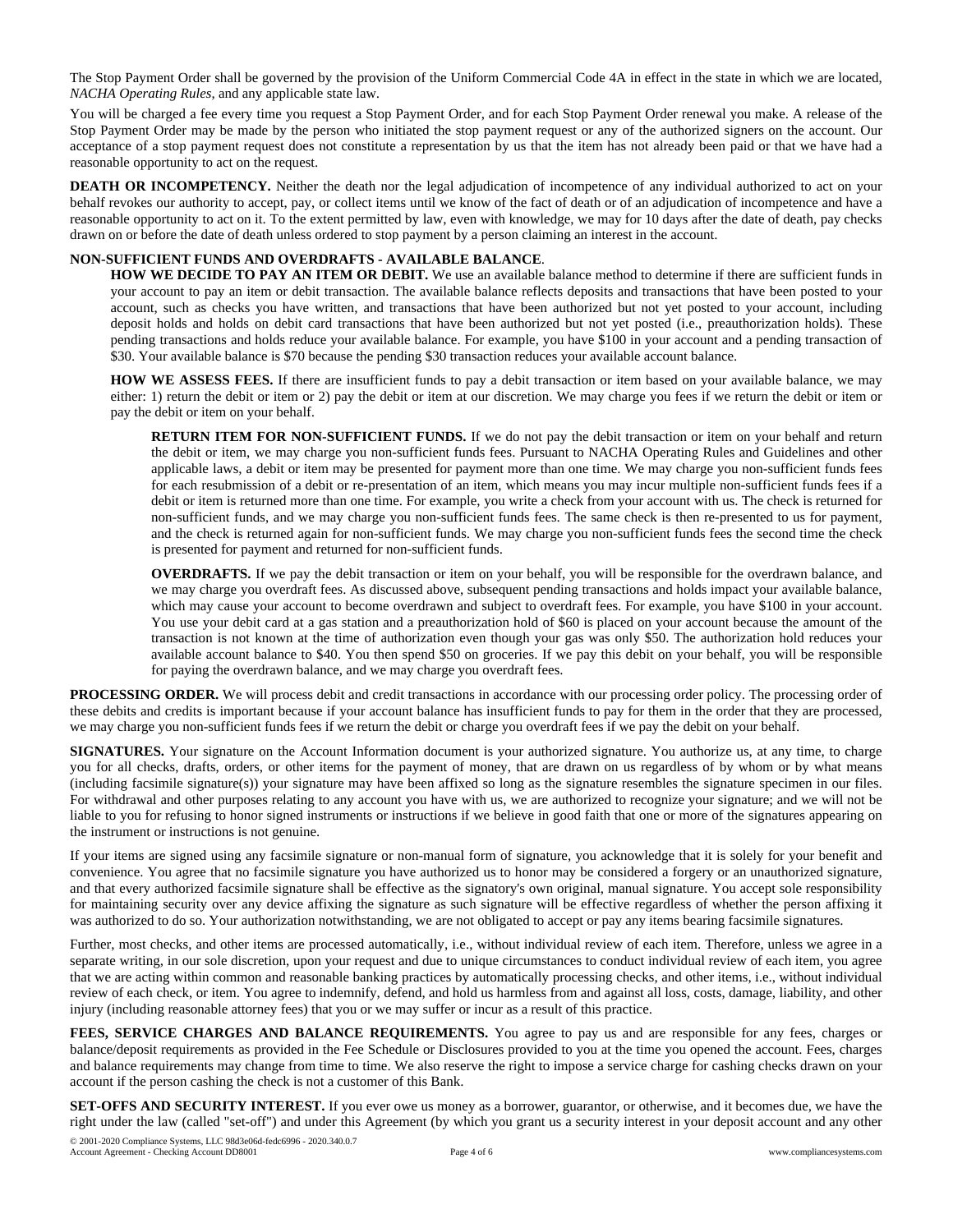accounts held by you) to use your account funds to pay the debt, where permitted by law. The security interest granted by this Agreement is consensual and is in addition to our right of set-off.

**CLAIMS.** In response to any garnishment, attachment, restraining order, injunction, levy, citation to discover assets, judgment, reclamation, other order of court or other legal process ("Claim(s)"), we have the right to place a hold on, remove from your account(s) and/or remit to the designated third-party(ies) any amount on deposit in your account as set forth in and required by such Claim(s). In addition, we may charge against your account(s) any fee authorized by law in connection with the Claim(s) or as otherwise set forth in the Fee Schedule.

**DORMANT/INACTIVE ACCOUNTS.** You understand that if your account is dormant or inactive, we may charge fees specified in the Disclosures and cease any interest payments to the extent permitted by the law. You agree that we are relieved of all responsibility if your account balance is escheated (that is, turned over to the state) in accordance with state law.

**ATTORNEYS' FEES AND EXPENSES.** You agree to be liable to us for any loss, costs or expenses, including reasonable attorneys' fees to the extent permitted by law, that we incur as a result of any dispute involving your account, and you authorize us to deduct any such loss, costs or expense from your account without prior notice to you. This obligation includes disputes between yourself and us involving the account and situations where we become involved in disputes between you and an authorized signer, another joint owner, or a third party claiming an interest in the account. It also includes situations where you, an authorized signer, another joint owner, or a third party takes action with respect to the account that causes us, in good faith, to seek the advice of counsel, whether or not we actually become involved in a dispute.

**LEGAL PROCESS AGAINST ACCOUNT.** You agree to be responsible for, to reimburse us, and/or have your account charged for any expenses or reasonable attorney fees we incur due to an attachment, garnishment, levy or subpoena of records of your account. Any garnishment or other levy against your account is subject to our right of set-off and security interest. We may restrict the use of your account if it is involved in any legal proceeding.

**CLOSING ACCOUNT.** We may close the account at any time, with or without cause, after sending you notice as required by the law. At our discretion, we have the authority to pay an otherwise properly payable check, which is presented after the closing of your account. Such a termination will not release you from any fees or other obligations incurred before the termination. We will send a check for the balance in our possession to which you are entitled.

**OUR WAIVER OF RIGHTS.** You understand and agree that no delay or failure on our part to exercise any right, remedy, power or privilege available to us under this Agreement shall affect or preclude our future exercise of that right, remedy, power or privilege.

**YOUR WAIVER OF NOTICE.** By signing the Account Information form, you waive any notice of non-payment, dishonor or protest regarding any items credited to or charged against your deposit account to the extent permitted by law. For example, if a check that you deposited is dishonored and returned to us, we are not required to notify you of the dishonor.

**NOTICE.** You are responsible for notifying us of any change to the name, type or address of your entity or other information affecting your account. Notices must be in a form and manner acceptable to us with enough information to allow us to identify the account. Notice sent by you to us is not effective until we have received it and have had a reasonable opportunity to act upon it. Written notice sent by us to you is effective when mailed to the last address supplied.

**CERTIFIED BENEFICIAL OWNER INFORMATION.** You are responsible for notifying us of any changes to the certified beneficial ownership information of the legal entity customer that was provided to us. Notice should be made to us as soon as practical upon a change to the beneficial ownership information in a form and manner acceptable to us.

**TELEPHONE AND ELECTRONIC COMMUNICATION.** You agree that we may call or send text messages to you at the telephone numbers that you provide to us, including a cell phone number, which may result in charges to you, for informational purposes regarding your account(s) with us. These calls and text messages may be made from an automatic telephone dialing system (i.e., an autodialer) or from an artificial or prerecorded voice message system. Additionally, you agree that we may send electronic communication to you at the email addresses you provide to us. You may contact us at any time if you no longer want to receive these communications from us.

**ONLINE OR MOBILE SERVICES.** If you open an account or obtain a product or service from us using our online or mobile services, we may record your personal information from a scan or a copy of your driver's license or other personal identification card, or we may receive an image or make a copy of your driver's license or other personal identification card. We may store or retain this information to the extent permitted by law.

**AMENDMENTS AND ALTERATIONS.** You agree that the terms and conditions governing your account may be amended by us from time to time. We will notify you of amendments as required by applicable law. Your continued use of the account evidences your agreement to any amendments. Notices will be sent to the most recent address shown on the account records.

**EFFECTIVE APPLICABLE LAWS AND REGULATIONS.** You understand that this Agreement is governed by the laws of Wyoming, except to the extent that federal law is controlling. Changes in these laws and regulations may modify the terms and conditions of your account(s). We do not have to notify you of these changes, unless required to do so by law. If any of the terms of this Agreement come into conflict with the applicable law and are declared to be invalid or unenforceable, those terms will be nullified to the extent that they are inconsistent with the law and the applicable law will govern. However, this shall not affect the validity of the remaining provisions.